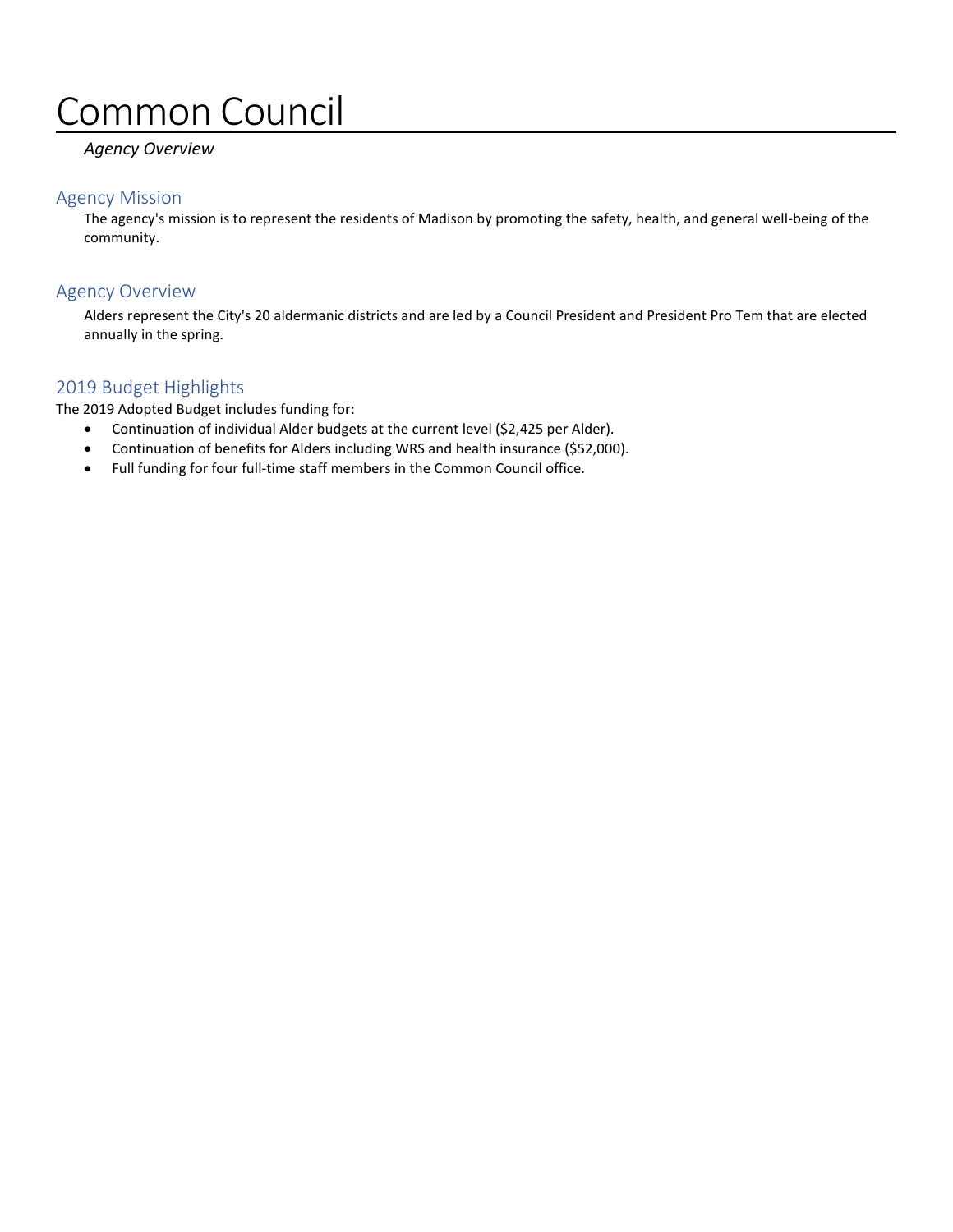# Budget by Service (All Funds)

|                         | 2017 Actual    | 2018 Adopted |                   | 2018 Projected |               | 2019 Request |               | 2019 Executive |               | 2019 Adopted |          |
|-------------------------|----------------|--------------|-------------------|----------------|---------------|--------------|---------------|----------------|---------------|--------------|----------|
| Revenue                 |                |              |                   |                |               |              |               |                |               |              |          |
| Common Council          | (19,720)       |              | (14,000)          |                | (14,000)      |              | (14,000)      |                | (14,000)      |              | (14,000) |
| <b>Total Revenue</b>    | $(19, 720)$ \$ |              | $(14,000)$ \$     |                | $(14,000)$ \$ |              | $(14,000)$ \$ |                | $(14,000)$ \$ |              | (14,000) |
| Expense                 |                |              |                   |                |               |              |               |                |               |              |          |
| Common Council          | 565,332        |              | 815.342           |                | 790.936       |              | 836.924       |                | 845.869       |              | 845,869  |
| <b>Total Expense</b>    | $565,332$ \$   |              | $815,342 \quad $$ |                | 790,936       | S            | $836,924$ \$  |                | 845,869       |              | 845,869  |
| <b>Net General Fund</b> | 545.612        | - S          | 801,342           |                | 776,936       |              | 822.924       |                | 831,869       |              | 831,869  |

# Budget by Fund & Major<br>Fund: General

General

|                            | 2017 Actual   |     | 2018 Adopted      |   | 2018 Projected |   | 2019 Request  |   | 2019 Executive |    | 2019 Adopted |  |
|----------------------------|---------------|-----|-------------------|---|----------------|---|---------------|---|----------------|----|--------------|--|
| Revenue                    |               |     |                   |   |                |   |               |   |                |    |              |  |
| Misc Revenue               | (19,720)      |     | (14,000)          |   | (14,000)       |   | (14,000)      |   | (14,000)       |    | (14,000)     |  |
| <b>Total Revenue</b>       | $(19,720)$ \$ |     | $(14,000)$ \$     |   | $(14,000)$ \$  |   | $(14,000)$ \$ |   | $(14,000)$ \$  |    | (14,000)     |  |
| Expense                    |               |     |                   |   |                |   |               |   |                |    |              |  |
| <b>Salaries</b>            | 391.337       |     | 563,510           |   | 566,642        |   | 580,764       |   | 590,652        |    | 590,652      |  |
| <b>Benefits</b>            | 70.290        |     | 150.289           |   | 130,113        |   | 154.689       |   | 153.179        |    | 153,179      |  |
| <b>Supplies</b>            | 68.893        |     | 59.265            |   | 55,565         |   | 59.265        |   | 59,265         |    | 59,265       |  |
| <b>Purchased Services</b>  | 23,456        |     | 38,593            |   | 34,932         |   | 38,593        |   | 39,160         |    | 39,160       |  |
| Inter Departmental Charges | 11,356        |     | 3,685             |   | 3,685          |   | 3,613         |   | 3,613          |    | 3,613        |  |
| <b>Total Expense</b>       | $565,332$ \$  |     | $815,342 \quad $$ |   | 790,936        | Ŝ | $836,924$ \$  |   | 845,869        | \$ | 845,869      |  |
| <b>Net General Fund</b>    | 545,612       | - S | 801,342           | Ŝ | 776,936        | S | 822,924       | S | 831,869        | S  | 831,869      |  |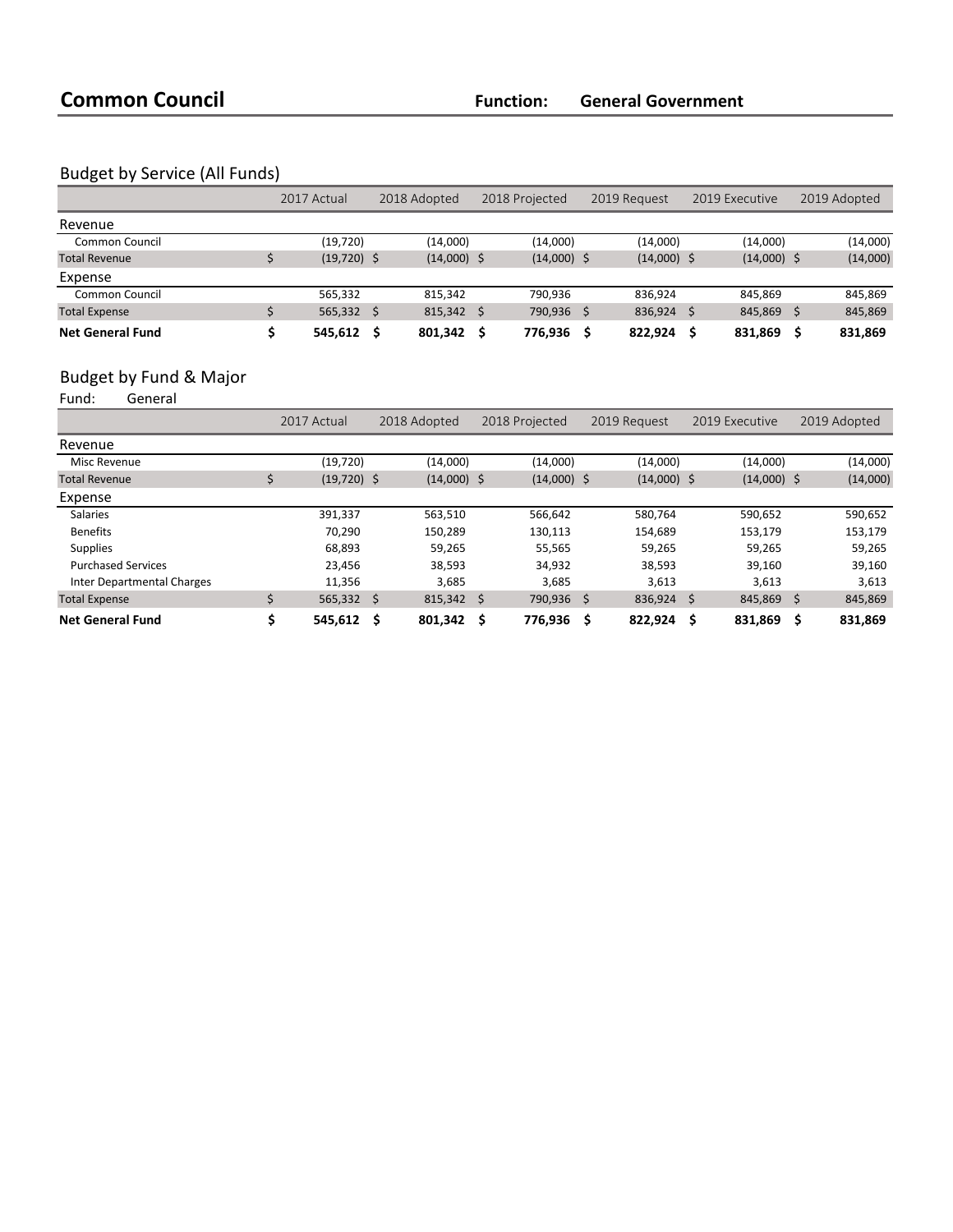*Service Overview*

### **Service:** Common Council

### Service Description

This service, established by State Statute, is responsible for policy determination for the City of Madison. The Council is comprised of 20 elected members, meets generally on the first and third Tuesdays of each month, and acts on proposed legislation, policy matters, and other City business. Council members also meet many times throughout the month in board, commission, and committee meetings. Information is received from and disseminated to constituents through meetings, newsletters, correspondence, phone calls, surveys, and questionnaires.

#### 2019 Planned Activities

• Continue mailing efforts for outreach associated with neighborhood meetings; when appropriate these costs are offset by payments from developers.

#### Service Budget by Account Type

|                           | 2017 Actual | 2018 Adopted | 2018 Projected | 2019 Request | 2019 Executive | 2019 Adopted |
|---------------------------|-------------|--------------|----------------|--------------|----------------|--------------|
| Revenue                   | (19,720)    | (14.000)     | (14,000)       | (14,000)     | (14,000)       | (14,000)     |
| Expense                   | 565.332     | 815.342      | 790.936        | 836.924      | 845.869        | 845.869      |
| <b>Net Service Budget</b> | 545.612     | 801.342      | 776.936        | 822.924      | 831.869        | 831.869      |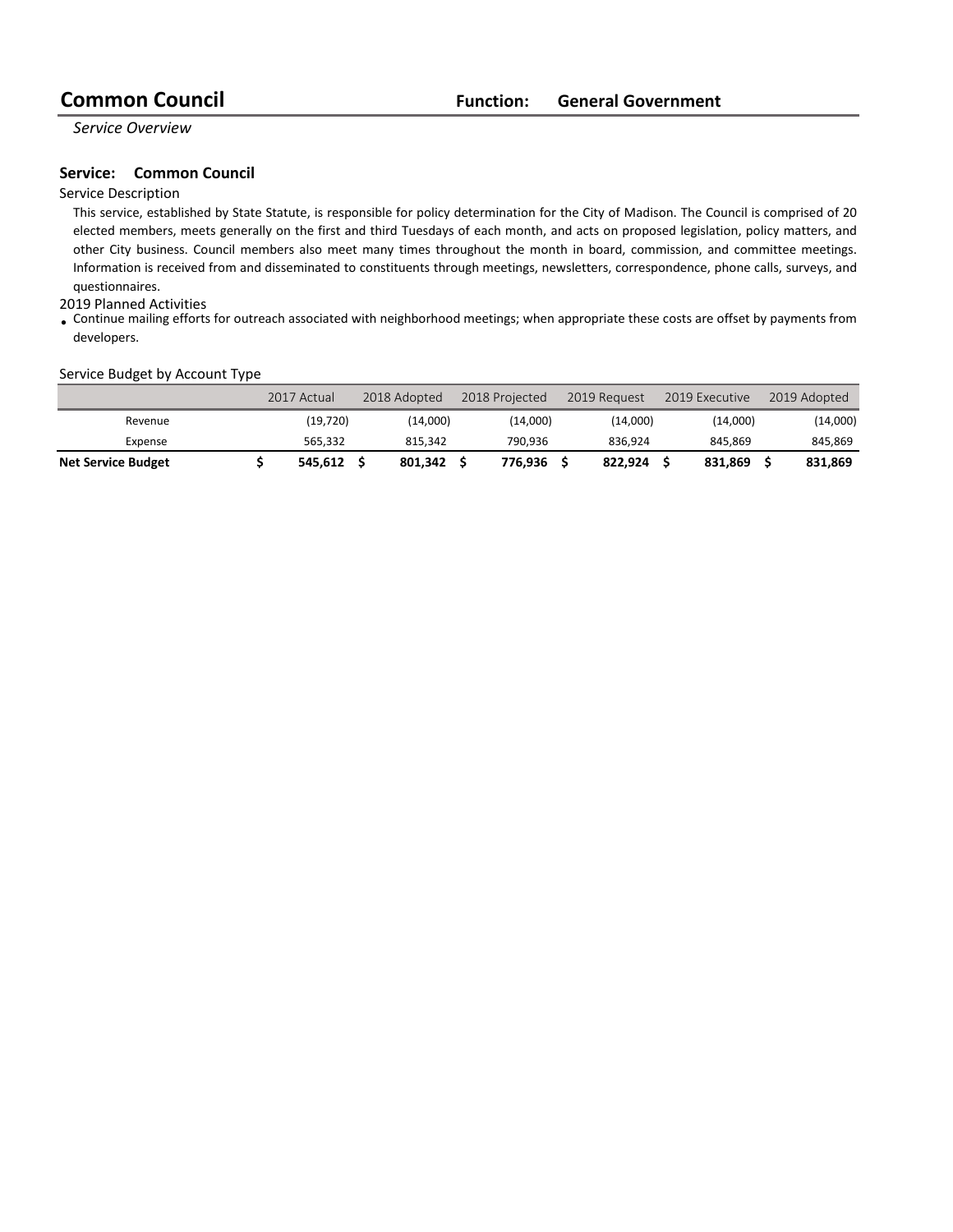**Line Item Detail** 

## **Agency Primary Fund: General**

**Misc Revenue**

|                                    | 2017 Actual         |              | 2018 Adopted   | 2018 Projected |      | 2019 Request   | 2019 Executive |     | 2019 Adopted |
|------------------------------------|---------------------|--------------|----------------|----------------|------|----------------|----------------|-----|--------------|
| Miscellaneous Revenue              | (19, 720)           |              | (14,000)       | (14,000)       |      | (14,000)       | (14,000)       |     | (14,000)     |
| <b>TOTAL</b>                       | \$<br>$(19,720)$ \$ |              | $(14,000)$ \$  | $(14,000)$ \$  |      | $(14,000)$ \$  | $(14,000)$ \$  |     | (14,000)     |
| <b>Salaries</b>                    |                     |              |                |                |      |                |                |     |              |
|                                    | 2017 Actual         | 2018 Adopted |                | 2018 Projected |      | 2019 Request   | 2019 Executive |     | 2019 Adopted |
| <b>Permanent Wages</b>             | 117,676             |              | 290,966        | 304,815        |      | 304,263        | 314,151        |     | 314,151      |
| Premium Pay                        | 191                 |              | 25             | 19             |      | 25             | 25             |     | 25           |
| <b>Workers Compensation Wages</b>  |                     |              | 232            |                |      | 232            | 232            |     | 232          |
| <b>Compensated Absence</b>         | 5,964               |              | 5,700          | 5,700          |      | 5,700          | 5,700          |     | 5,700        |
| <b>Hourly Wages</b>                | 261,477             |              | 265,387        | 253,774        |      | 269,344        | 269,344        |     | 269,344      |
| Overtime Wages Permanent           | 6,029               |              | 1,200          | 2,334          |      | 1,200          | 1,200          |     | 1,200        |
| <b>TOTAL</b>                       | \$<br>391,337       | \$           | 563,510        | \$<br>566,642  | -\$  | 580,764        | \$<br>590,652  | \$  | 590,652      |
| <b>Benefits</b>                    |                     |              |                |                |      |                |                |     |              |
|                                    | 2017 Actual         |              | 2018 Adopted   | 2018 Projected |      | 2019 Request   | 2019 Executive |     | 2019 Adopted |
| <b>Health Insurance Benefit</b>    | 23,674              |              | 87,750         | 33,801         |      | 87,750         | 85,490         |     | 85,490       |
| Wage Insurance Benefit             | 572                 |              | 823            | 920            |      | 889            | 889            |     | 889          |
| <b>WRS</b>                         | 16,595              |              | 19,495         | 43,434         |      | 22,357         | 22,503         |     | 22,503       |
| <b>FICA Medicare Benefits</b>      | 29,449              |              | 42,221         | 43,458         |      | 43,693         | 44,297         |     | 44,297       |
| <b>Moving Expenses</b>             |                     |              | $\overline{a}$ | 8,500          |      | $\blacksquare$ | ÷,             |     |              |
| <b>TOTAL</b>                       | \$<br>70,290        | \$           | 150,289 \$     | 130,113        | - \$ | 154,689        | \$<br>153,179  | -\$ | 153,179      |
| <b>Supplies</b>                    |                     |              |                |                |      |                |                |     |              |
|                                    | 2017 Actual         |              | 2018 Adopted   | 2018 Projected |      | 2019 Request   | 2019 Executive |     | 2019 Adopted |
| <b>Purchasing Card Unallocated</b> |                     |              |                | 2,912          |      |                |                |     |              |
| Office Supplies                    | 12,295              |              | 26,500         | 15,042         |      | 26,500         | 26,500         |     | 26,500       |
| <b>Copy Printing Supplies</b>      | 10,352              |              | 5,800          | 7,575          |      | 5,800          | 5,800          |     | 5,800        |
| Furniture                          | 1,040               |              |                | 6,529          |      |                |                |     |              |
| <b>Hardware Supplies</b>           | 4,510               |              |                | 986            |      |                |                |     |              |
| Software Lic & Supplies            |                     |              |                | 414            |      |                |                |     |              |
| Postage                            | 39,706              |              | 26,765         | 21,777         |      | 26,765         | 26,765         |     | 26,765       |
| <b>Books &amp; Subscriptions</b>   | 260                 |              | 200            | 142            |      | 200            | 200            |     | 200          |
| Food And Beverage                  | 730                 |              |                | 188            |      |                |                |     |              |
| <b>TOTAL</b>                       | \$<br>68,893        | \$           | 59,265         | \$<br>55,565   | \$   | 59,265         | \$<br>59,265   | \$  | 59,265       |
| <b>Purchased Services</b>          |                     |              |                |                |      |                |                |     |              |
|                                    | 2017 Actual         |              | 2018 Adopted   | 2018 Projected |      | 2019 Request   | 2019 Executive |     | 2019 Adopted |
| Telephone                          | 1,687               |              | 650            | 1,311          |      | 650            | 650            |     | 650          |
| Cellular Telephone                 |                     |              |                | 1,423          |      |                |                |     |              |
| Systems Comm Internet              | 1,087               |              |                | 675            |      |                |                |     |              |
| <b>Facility Rental</b>             | 1,089               |              |                | 582            |      |                |                |     |              |
| <b>Custodial Bldg Use Charges</b>  | 9,826               |              | 12,093         | 12,161         |      | 12,093         | 12,660         |     | 12,660       |
| System & Software Mntc             |                     |              |                | 804            |      |                |                |     |              |
| Rental Of Equipment                | 39                  |              |                |                |      |                |                |     |              |
| Recruitment                        | 1,048               |              |                |                |      |                |                |     |              |
| Conferences & Training             | 8,097               |              | 25,500         | 17,288         |      | 25,500         | 25,500         |     | 25,500       |
| Delivery Freight Charges           | 538                 |              | 250            | 652            |      | 250            | 250            |     | 250          |
| <b>Storage Services</b>            | 45                  |              | 100            | 35             |      | 100            | 100            |     | 100          |
| <b>TOTAL</b>                       | \$<br>23,456 \$     |              | 38,593 \$      | 34,932 \$      |      | 38,593 \$      | 39,160         | \$  | 39,160       |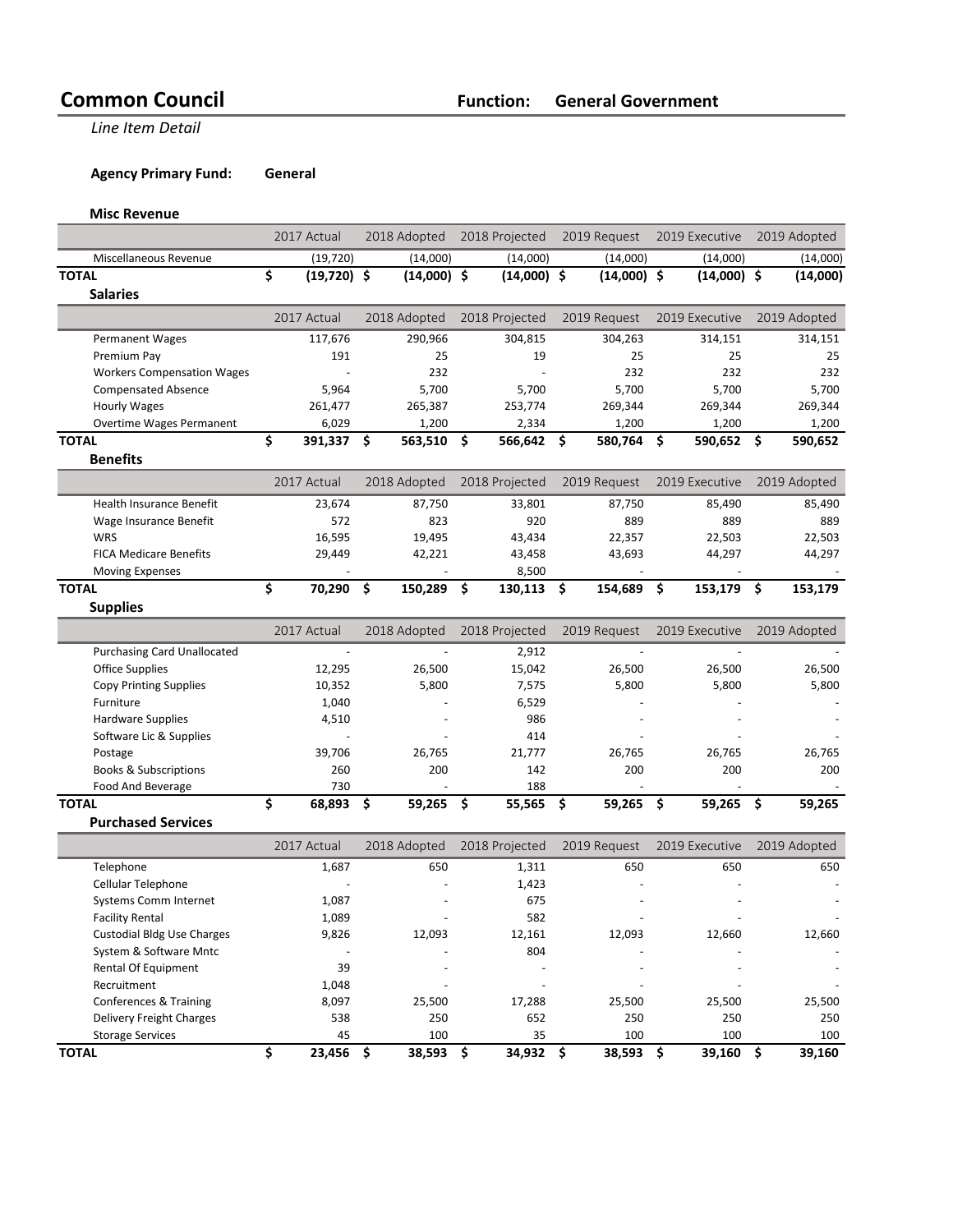**Line Item Detail** 

**Agency Primary Fund: General** 

# **Inter-Departmental Charges**

|                             | 2017 Actual | 2018 Adopted | 2018 Projected     |       | 2019 Request 2019 Executive | 2019 Adopted |
|-----------------------------|-------------|--------------|--------------------|-------|-----------------------------|--------------|
| ID Charge From Insurance    | 11.079      | 3.379        | 3.379              | 3.329 | 3.329                       | 3,329        |
| ID Charge From Workers Comp | 277         | 306          | 306                | 284   | 284                         | 284          |
| <b>TOTAL</b>                | 11.356      | $3.685$ \$   | 3.685 <sub>5</sub> | 3.613 | 3.613                       | 3.613        |